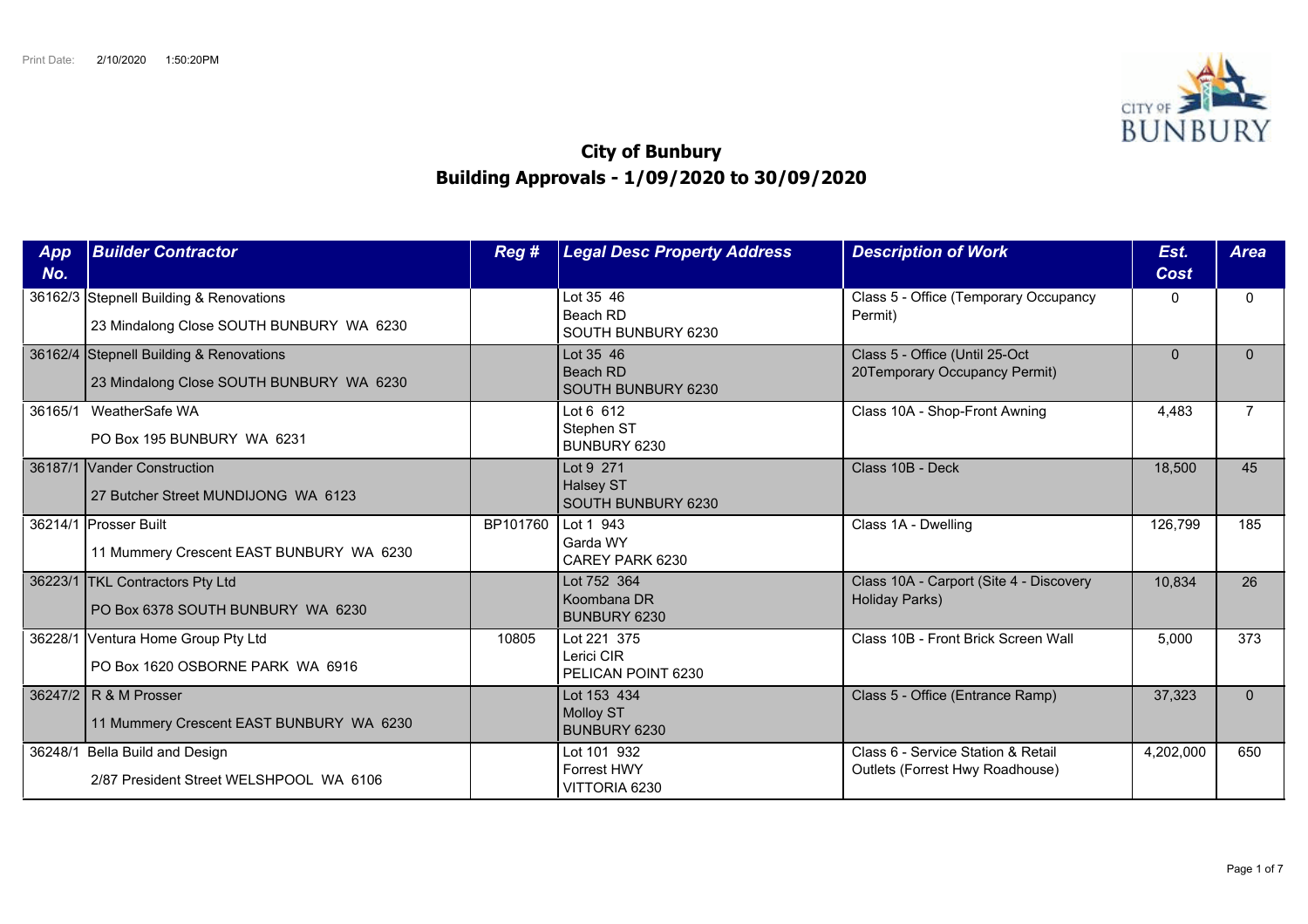| App<br>No. | <b>Builder Contractor</b>                                                                 | Reg # | <b>Legal Desc Property Address</b>                   | <b>Description of Work</b>                            | Est.<br><b>Cost</b> | <b>Area</b>  |
|------------|-------------------------------------------------------------------------------------------|-------|------------------------------------------------------|-------------------------------------------------------|---------------------|--------------|
|            | 36252/2 David Malcolm Furlong<br>5 Juniper Way DAVENPORT WA 6230                          |       | Lot 529 863<br>Juniper WY<br>DAVENPORT 6230          | Class 7B/8 - Warehouse/Workshop with<br>allied Office | 198,000             | 495          |
| 36256/1    | Outdoor World Bunbury<br>4 Halifax Drive DAVENPORT WA 6230                                |       | Lot 2 382<br>Little ST<br>CAREY PARK 6230            | Class 10A - Patio                                     | 5,214               | $\Omega$     |
|            | 36265/1 Virgilio Aquino Tatoy<br>24 Columbine Terrace GLEN IRIS WA 6230                   |       | Lot 503 136<br>Columbine TCE<br>GLEN IRIS 6230       | Class 10A - Patio                                     | 2,450               | $\Omega$     |
|            | 36271/1   Preston View Pty Ltd<br>PO Box 5056 BUNBURY WA 6231                             |       | Lot 1170 504<br>Peppermint BVD<br>COLLEGE GROVE 6230 | Class 10A - Shed                                      | 15,167              | 43           |
|            | 36272/1 Fiore Haulage Pty Ltd<br>97 Mangles Street SOUTH BUNBURY WA 6230                  |       | Lot 60 96<br>Cambridge CR<br>EAST BUNBURY 6230       | Class 10B - Street Front Wall                         | 8,000               | $\Omega$     |
|            | 36275/1 Ryan Craig Milne<br>22 Forrest Street EAST BUNBURY WA 6230                        |       | Lot 330 469<br>Nyabing WY<br>WITHERS 6230            | Class 10B - Deck                                      | 37,000              | 120          |
|            | 36276/1 Outdoor World Bunbury<br>4 Halifax Drive DAVENPORT WA 6230                        |       | Lot 189 437<br>Monger CT<br><b>USHER 6230</b>        | Class 10A - Patio                                     | 6,124               | $\mathbf{0}$ |
|            | 36277/1 Cape Shades - Ermin Veurink<br>143 Kookaburra Way VASSE WA 6280                   |       | Lot 355 334<br>Jeffrey RD<br>GLEN IRIS 6230          | Class 10A - Carport                                   | 3,600               | $\Omega$     |
|            | 36278/1 Redink Homes South West<br>40/23-25 Casuarina Drive BUNBURY WA 6230               | 12049 | Lot 214 390<br>Lowe ST<br>CAREY PARK 6230            | Class 1A - Dwelling                                   | 263,736             | $\Omega$     |
|            | 36279/1 Salaman Pty Ltd T/A Shedforce<br>62 Strelley Street BUSSELTON WA 6280             | 11808 | Lot 80 133<br>College ROW<br>SOUTH BUNBURY 6230      | Class 10A - Patio                                     | 13,636              | 68           |
|            | 36281/1 TKL Contractors Pty Ltd<br>PO Box 6378 SOUTH BUNBURY WA 6230                      |       | Lot 1 372<br>Lee ST<br>SOUTH BUNBURY 6230            | Class 10B - Front Fence                               | 13,538              | $\mathbf{0}$ |
| 36282/1    | <b>Barrier Reef Pools Southwest</b><br>PO Box 189 GELORUP WA 6230                         |       | Lot 101 396<br>Macqueen CR<br>SOUTH BUNBURY 6230     | Class 10B - Swimming Pool                             | 28,700              | $\Omega$     |
| 36283/1    | Coast Enterprises Pty Ltd T/A Challis Builders<br>5/29 Bonnefoi Boulevard BUNBURY WA 6230 | 10943 | Lot 74 338<br>Joel CR<br>SOUTH BUNBURY 6230          | Class 1A - Dwelling (Alts & Adds)                     | 244,708             | 58           |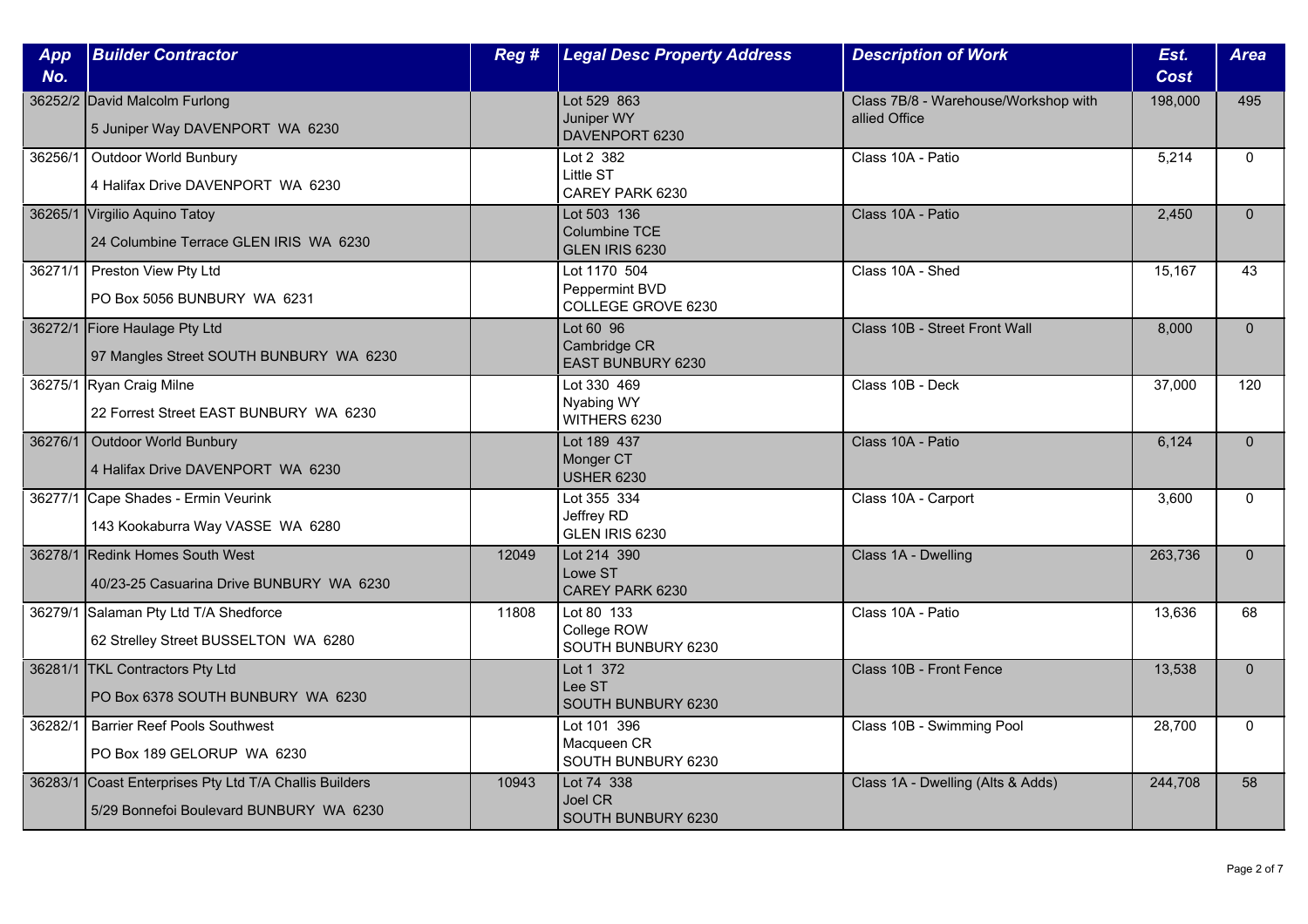| App<br>No. | <b>Builder Contractor</b>                                                     | Reg #  | <b>Legal Desc Property Address</b>                             | <b>Description of Work</b>                                    | Est.<br><b>Cost</b> | <b>Area</b>     |
|------------|-------------------------------------------------------------------------------|--------|----------------------------------------------------------------|---------------------------------------------------------------|---------------------|-----------------|
|            | 36284/1 WA Country Builders<br>PO Box 451 BUNBURY WA 6231                     | 11422  | Lot $5\overline{92}$<br><b>Buswell ST</b><br>EAST BUNBURY 6230 | Class 1A - Dwelling                                           | 296,023             | 283             |
|            | 36285/1 Salaman Pty Ltd T/A Shedforce<br>62 Strelley Street BUSSELTON WA 6280 | 11808  | Lot 92 395<br>Macnish CL<br>BUNBURY 6230                       | Class 10A - Shed                                              | 27,038              | 57              |
|            | 36286/1 Azzure Pools & Spas<br>PO Box 1299 BUNBURY WA 6231                    |        | Lot 21 311<br>Hovea ST<br>SOUTH BUNBURY 6230                   | Class 10B - Swimming Pool & Pool<br><b>Safety Barrier</b>     | 19,700              | 32              |
|            | 36287/1   Richard John Sargeant<br>15 Carey Street BUNBURY WA 6230            |        | Lot 102 717<br>Wittenoom ST<br>BUNBURY 6230                    | Class 10A - Carport                                           | 3,500               | $\Omega$        |
|            | 36288/1 Frank Brad Italiano<br>85 Strickland Street BUNBURY WA 6230           |        | Lot 104 620<br><b>Strickland ST</b><br>BUNBURY 6230            | Class 10A - Shed                                              | 10,000              | $\Omega$        |
|            | 36291/1 Xpress Patios & Sheds<br>2/64 Halifax Drive DAVENPORT WA 6230         |        | Lot 604 316<br>Ince RD<br>GLEN IRIS 6230                       | Class 10A - Patio                                             | 3,480               | $\Omega$        |
|            | 36292/1 Samuel McNeilly<br>5C Wilson Street CAREY PARK WA 6230                |        | Lot $1\,6$<br>Albert RD<br>EAST BUNBURY 6230                   | Class 1A - Dwelling (Alts & Adds)                             | 2,000               | $\Omega$        |
|            | 36293/1 Bradley Andrew Jones<br>10 Ducane Road GELORUP WA 6230                |        | Lot 81 383<br><b>Littlefair DR</b><br>WITHERS 6230             | Class 10A - Enclosed Patio<br>(Unauthorised)                  | 19,000              | $\Omega$        |
|            | 36294/1 Built By S<br>15 Clarke Street SOUTH BUNBURY WA 6230                  | 101880 | Lot 41 299<br>Holman ST<br>BUNBURY 6230                        | Class 2- Apartment Fitout (Level 4 Units<br>10 & 11) - Aspire | 286,080             | 375             |
| 36295/1    | South West Affordable Patios<br>Po Box 1312 BUNBURY WA 6230                   |        | Lot 204 854<br>Newman ST<br>GLEN IRIS 6230                     | Class 10A - Patio                                             | 6,375               | $\Omega$        |
| 36296/1    | South West Affordable Patios<br>Po Box 1312 BUNBURY WA 6230                   |        | Lot 1 714<br>Wisbey ST<br>CAREY PARK 6230                      | Class 10A - Patio                                             | 2,467               | $\Omega$        |
|            | 36297/1 Greg Strachan<br>PO Box 9152 PICTON WA 6231                           |        | Lot 1022 33 402<br><b>Mangles ST</b><br>SOUTH BUNBURY 6230     | Class 10A - Patio                                             | 4,800               | $\overline{21}$ |
|            | 36299/1 Dirk Van Duyn<br>PO Box 29 GELORUP WA 6230                            |        | Lot 16 539<br>Queensbury ST<br>SOUTH BUNBURY 6230              | Class 10A - Patio                                             | 8,000               | $\overline{7}$  |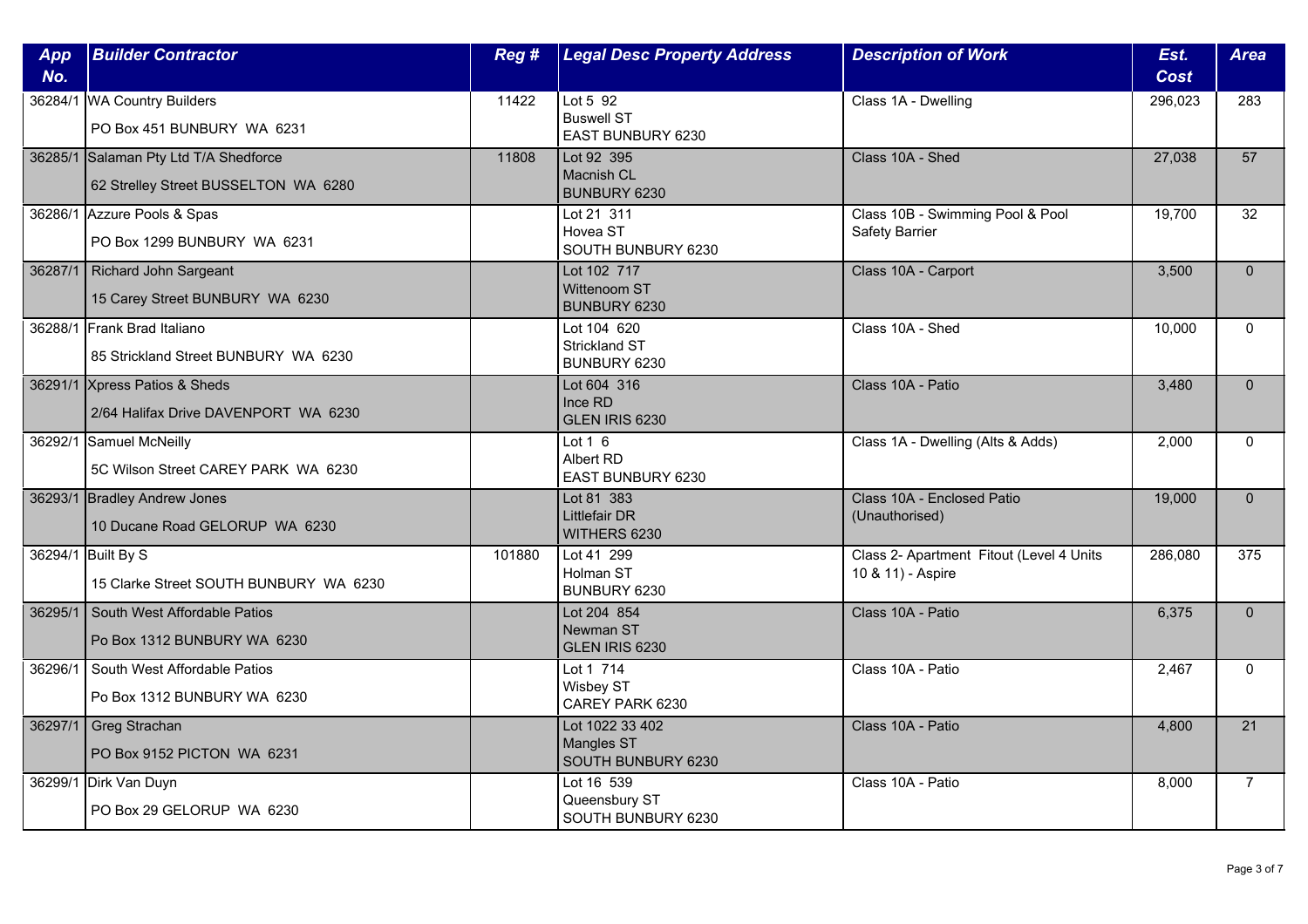| App<br>No. | <b>Builder Contractor</b>                                                 | Reg#              | <b>Legal Desc Property Address</b>                         | <b>Description of Work</b>                                             | Est.<br><b>Cost</b> | <b>Area</b>  |
|------------|---------------------------------------------------------------------------|-------------------|------------------------------------------------------------|------------------------------------------------------------------------|---------------------|--------------|
|            | 36300/1 Southern City Building Group<br>9 Richter Road DAVENPORT WA 6230  |                   | Lot 39 698<br>Whatman WY<br>WITHERS 6230                   | Class 10A - Shed                                                       | 11,000              | $\Omega$     |
| 36301/1    | Outdoor World Bunbury<br>4 Halifax Drive DAVENPORT WA 6230                |                   | Lot 249 400<br>Maiden Park RD<br>WITHERS 6230              | Class 10A - Patio                                                      | 6,740               | $\Omega$     |
|            | 36304/1 Lance William Scott<br>49 Stockley Road BUNBURY WA 6230           |                   | Lot 205 617<br><b>Stockley RD</b><br>BUNBURY 6230          | Class 10B - Retaining Wall (BA20<br>Verge)                             | 5,000               | $\mathbf{0}$ |
|            | 36305/1 OCS Building Maintenance<br>PO Box 111 BELMONT WA 6984            | 12132             | Lot 4 4 667<br>Upper ESP<br>BUNBURY 6230                   | Class 1A - Dwelling (Roof Re-Clad -<br>Storm Damage)                   | 32.024              | $\Omega$     |
|            | 36306/1 Denelle Lee Kordt<br>PO Box 6068 BUNBURY WA 6231                  |                   | Lot 50 402<br><b>Mangles ST</b><br>SOUTH BUNBURY 6230      | Class 10B - Retaining Wall                                             | 12,000              | $\mathbf{0}$ |
| 36307/1    | Amonini Construction<br>71 Pickworth Retreat PELICAN POINT WA 6230        |                   | Lot 531 863<br>Juniper WY<br>DAVENPORT 6230                | Class 7B/8 - Storage Workshop                                          | 410,000             | 1,105        |
|            | 36308/1 Paul Richard Ford<br>PO Box 589 BUSSELTON WA 6280                 |                   | Lot 1 643<br>Thomas ST<br><b>BUNBURY 6230</b>              | Class 10B - Front Fence (Unauthorised)                                 | 8.000               | $\mathbf{0}$ |
| 36309/1    | Christopher Robert Billinghurst<br>7 Ramsay Street BUNBURY WA 6230        |                   | Lot 1 542<br>Ramsay ST<br>BUNBURY 6230                     | Class 10A - Non-Habitable Attic above<br>Garage (Unauthorised)         | 19,000              | $\Omega$     |
|            | 36312/1 Anthony John Merrifield<br>23 Hatfield Way MILLBRIDGE WA 6232     |                   | Lot 3 230<br><b>Frankel ST</b><br>CAREY PARK 6230          | Class 1A - Dwelling (Roof Re-Clad)                                     | 16,500              | $\Omega$     |
|            | 36313/2   Murray Keith Westwood<br>1B Cummins Place SOUTH BUNBURY WA 6230 | 9357              | Lot 290 307<br>Hotchin ST<br>SOUTH BUNBURY 6230            | Class 10A - Shade Shelter                                              | 25,000              | $\mathbf{0}$ |
|            | 36314/1 Prime Contracting Pty Ltd<br>8 Simpson Avenue BUNBURY WA 6230     | wad307<br>wara927 | Lot 325 708<br><b>Wilson ST</b><br>CAREY PARK 6230         | Class 1A & 10A - Dwelling & Garage<br>(Demolition)                     | 16,500              | $\mathbf{0}$ |
|            | 36315/1 Harry George Hahn<br>PO Box 790 BUNBURY WA 6231                   |                   | Lot 9 27<br><b>Austral PDE</b><br><b>EAST BUNBURY 6230</b> | Class 10B - Front Boundary Masonry<br>Wall                             | 12,000              | $\mathbf{0}$ |
|            | 36317/1 Desmond Kelly<br>16-26 Weaver Street EDWARDSTOWN SA 5063          |                   | Lot 140 81<br><b>Brittain RD</b><br>CAREY PARK 6230        | Class 6 - Shop Fitout (Tenancy 9<br>Smokemart - Parks Shopping Centre) | 120,000             | $\mathbf{0}$ |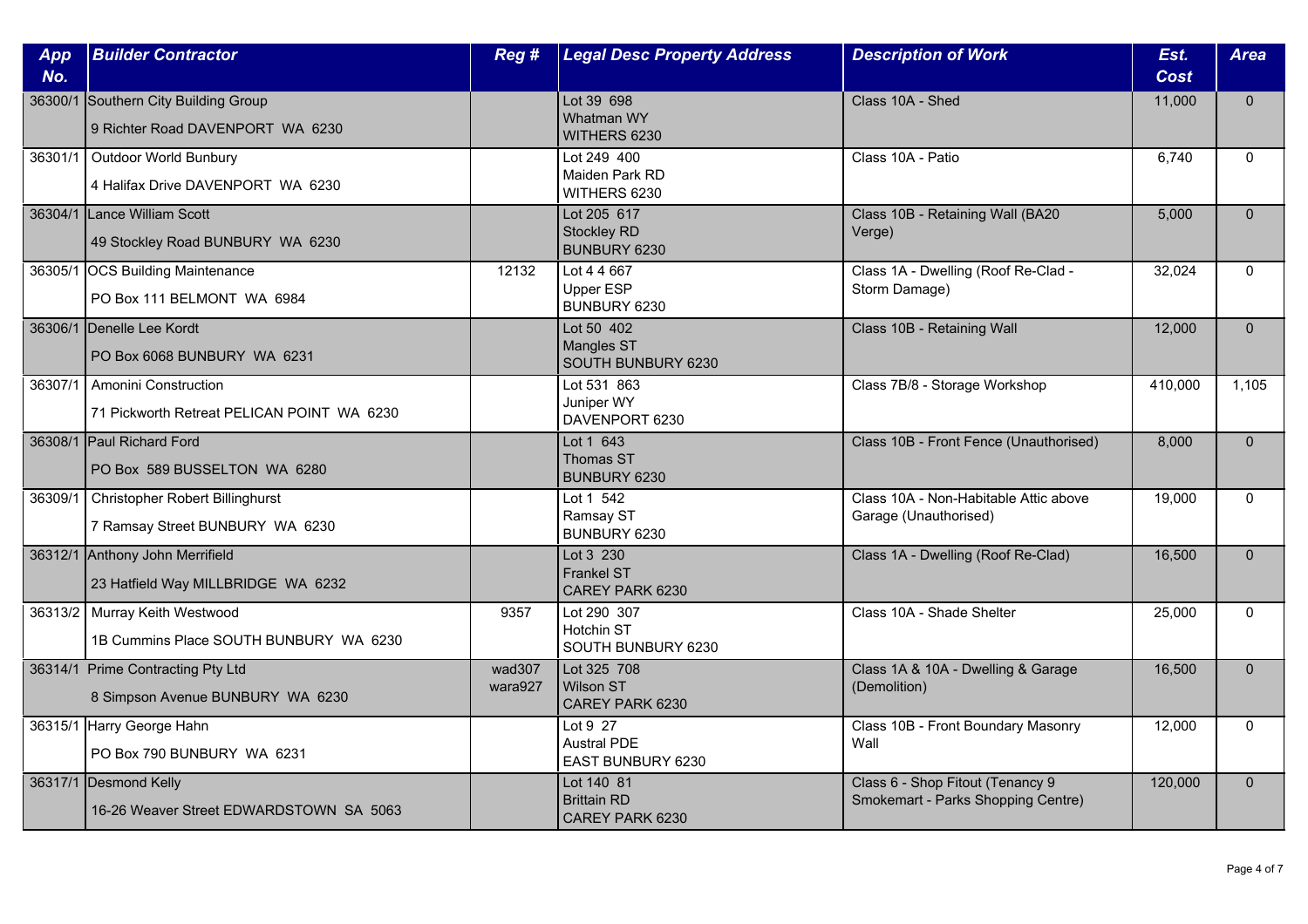| App<br>No. | <b>Builder Contractor</b>                                                           | Reg #             | <b>Legal Desc Property Address</b>                         | <b>Description of Work</b>                                      | Est.<br><b>Cost</b> | <b>Area</b>  |
|------------|-------------------------------------------------------------------------------------|-------------------|------------------------------------------------------------|-----------------------------------------------------------------|---------------------|--------------|
|            | 36318/1 Stepnell Building & Renovations<br>23 Mindalong Close SOUTH BUNBURY WA 6230 |                   | Lot 571 472<br>Ocean DR<br>BUNBURY 6230                    | Class 1A - Dwelling (Alts & Adds)                               | 190,000             | $\mathbf{0}$ |
|            | 36319/1 CPR Outdoor Centre<br>67 Halifax Drive DAVENPORT WA 6230                    | $\overline{0}$    | Lot 1 27<br><b>Austral PDE</b><br><b>EAST BUNBURY 6230</b> | Class 10A - Portico                                             | 2.474               | $\Omega$     |
|            | 36320/1 SolarGain<br>25 Wright Street BUSSELTON WA 6280                             |                   | Lot 11 46<br>Beach RD<br>SOUTH BUNBURY 6230                | Class 10B - Solar Panel Installation (SW<br>Refuge Inc)         | 18,990              | $\Omega$     |
|            | 36322/1 Dale Alcock Homes South West Pty Ltd<br>PO Box 354 BUNBURY WA 6231          | 9718              | Lot 127 334<br>Jeffrey RD<br>GLEN IRIS 6230                | Class 1A - Dwelling                                             | 260,614             | 233          |
|            | 36323/1 Dale Alcock Homes South West Pty Ltd<br>PO Box 354 BUNBURY WA 6231          | 9718              | Lot 1 643<br>Thomas ST<br>EAST BUNBURY 6230                | Class 1A - Dwelling                                             | 331,741             | 314          |
|            | 36324/1 Visionstream Australia Pty Ltd<br>38 Kewdale Road KEWDALE WA 6106           |                   | Lot 4440 91<br><b>Bussell HWY</b><br>CAREY PARK 6230       | Class 10B - Telecommunications Facility<br>(Bunbury Racecourse) | 150,000             | $\Omega$     |
|            | 36325/1 Bunbury Block Retaining<br>32 Craigie Drive ROELANDS WA 6226                |                   | Lot 32 257<br>Gregory ST<br>SOUTH BUNBURY 6230             | Class 10B - Retaining Wall                                      | 6,000               | $\mathbf 0$  |
| 36326/1    | Trevor Francis Tanner<br>27 Ashrose Drive WITHERS WA 6230                           |                   | Lot 18 23<br>Ashrose DR<br>WITHERS 6230                    | Class 10A - Shed                                                | 2,500               | $\mathbf{0}$ |
|            | 36327/1 Premier Demolition<br>PO Box A618 AUSTRALIND WA 6233                        |                   | Lot 59 40<br><b>Barnes CR</b><br>EAST BUNBURY 6230         | Class 1A - Dwelling (Demolition)                                | 12,500              | $\Omega$     |
|            | 36328/1 Prime Contracting Pty Ltd<br>8 Simpson Avenue BUNBURY WA 6230               | wad307<br>wara927 | Lot 52 143<br>Cornell CR<br>SOUTH BUNBURY 6230             | Class 1A - Dwelling (Demolition)                                | 13,500              | $\mathbf{0}$ |
| 36329/1    | <b>Australind Bricklaying</b><br>21 Greensill Crescent AUSTRALIND WA 6233           |                   | Lot 49 301<br><b>Holywell ST</b><br>SOUTH BUNBURY 6230     | Class 10B - Masonry Screen Wall                                 | 10,000              | $\mathbf{0}$ |
|            | 36330/1 TKL Contractors Pty Ltd<br>PO Box 6378 SOUTH BUNBURY WA 6230                |                   | Lot 13 541<br><b>Ramillies ST</b><br>SOUTH BUNBURY 6230    | Class 10B - Swimming Pool                                       | 24,988              | $\Omega$     |
| 36331/1    | <b>Peter Robert Andrews</b><br>PO Box 185 BUNBURY WA 6231                           |                   | Lot 2 271<br>Halsey ST<br>SOUTH BUNBURY 6230               | Class 10A - Patio (Unauthorised)                                | 6,000               | $\mathbf{0}$ |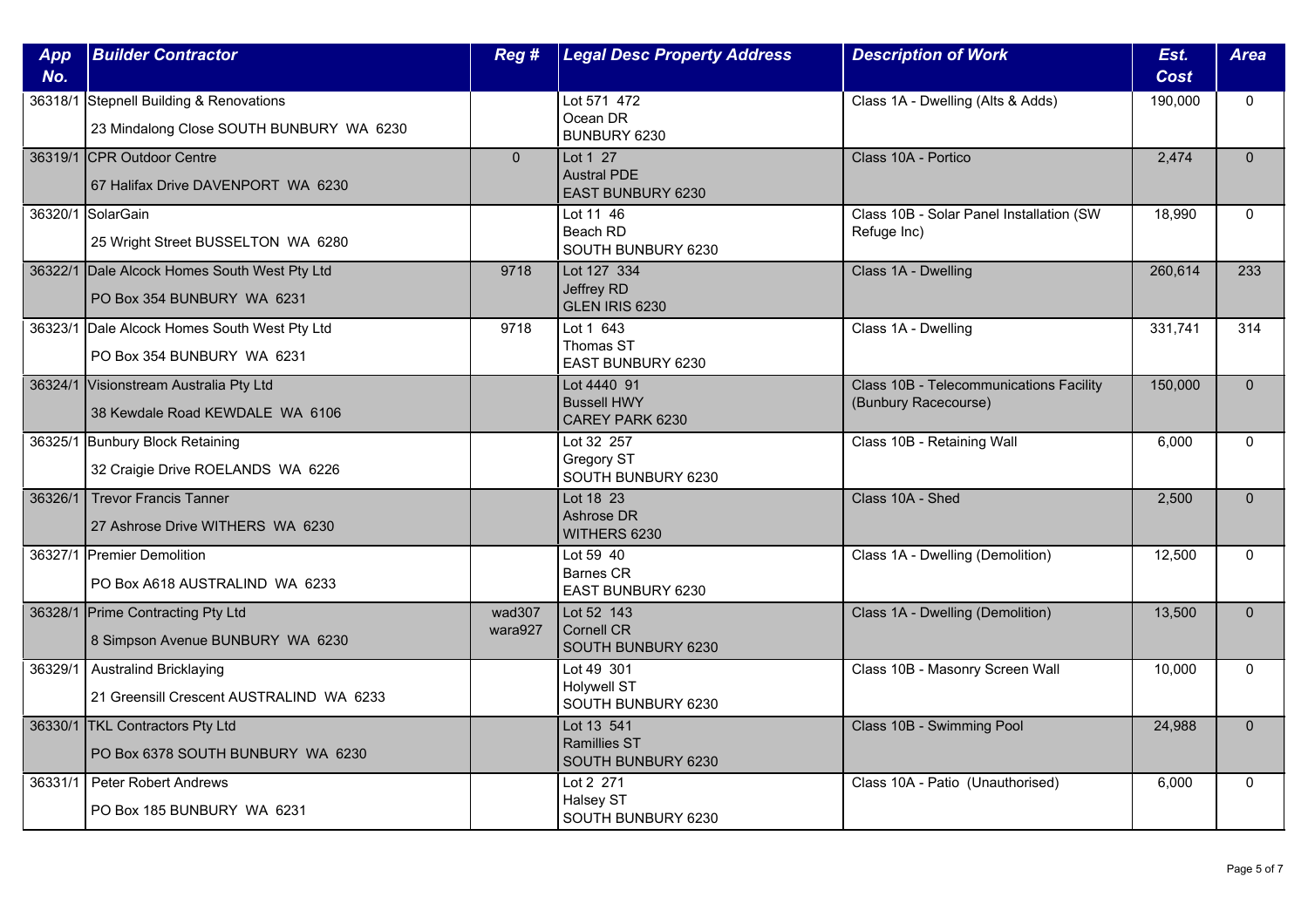| App<br>No. | <b>Builder Contractor</b>                                                          | Reg #  | <b>Legal Desc Property Address</b>                  | <b>Description of Work</b>                                   | Est.<br><b>Cost</b> | <b>Area</b>  |
|------------|------------------------------------------------------------------------------------|--------|-----------------------------------------------------|--------------------------------------------------------------|---------------------|--------------|
| 36332/1    | Industry Maintenance Solutions<br>56 Strickland Street BUNBURY WA 6230             | 7995   | Lot 434 77<br><b>Breen PL</b><br><b>USHER 6230</b>  | Class 10A - Pergola Frames x 2                               | 3,200               | $\Omega$     |
|            | 36333/1 Marcon Australia<br>91 Hayes Street BUNBURY WA 6230                        |        | Lot 41 299<br>Holman ST<br>BUNBURY 6230             | Class 2 - Apartment Fitout (Level 3 Units<br>7 & 8) - Aspire | 450,000             | $\Omega$     |
| 36335/1    | Peter Robert Andrews<br>PO Box 185 BUNBURY WA 6231                                 |        | Lot 3 271<br>Halsey ST<br>SOUTH BUNBURY 6230        | Class 10A - Patio (Unauthorised)                             | 2,000               | $\mathbf{0}$ |
|            | 36336/1 Peter Andrews<br>25 Hastie Street SOUTH BUNBURY WA 6230                    |        | Lot 116 279<br>Hastie ST<br>SOUTH BUNBURY 6230      | Class 1A - Window Alterations<br>(Unauthorised)              | 3,500               | $\Omega$     |
|            | 36337/1 Kellie Michelle Payne<br>14 Bromley Place KINGSLEY WA 6026                 |        | Lot 309 713<br><b>Winton ST</b><br>CAREY PARK 6230  | Class 10A - Patio (Unauthorised)                             | 5,000               | $\Omega$     |
|            | 36338/1 Thompson Surveying Consultants<br>PO Box 1719 BUNBURY WA 6231              |        | Lot 1 717<br>Wittenoom ST<br>BUNBURY 6230           | Class 1A - Dwelling x 6 (Strata Title)                       | $\mathbf{0}$        | $\Omega$     |
|            | 36339/1 Picton Civil Pty Ltd<br>PO Box 9105 PICTON WA 6229                         |        | Lot 164 601<br>Spencer ST<br>SOUTH BUNBURY 6230     | Class 1A - Dwelling (Demolition)                             | 16,400              | $\mathbf{0}$ |
| 36342/1    | APH Contractors<br>PO Box 9096 PICTON WA 6229                                      |        | Lot 9007 901<br>Moonlight DR<br>GLEN IRIS 6230      | Class 10B - Retaining Wall                                   | 173,178             | $\Omega$     |
|            | 36343/1 Yookson Road Pty Ltd<br>18 Craigie Drive ROELANDS WA 6226                  |        | Lot 102 729<br>Yookson RD<br><b>PICTON 6229</b>     | Class 10A & 7B - Storage & Shelter<br>(Unauthorised)         | 5,028               | $\Omega$     |
| 36344/1    | Parkfield Management Pty Ltd<br>205 Spencer Street SOUTH BUNBURY WA 6230           |        | Lot 200 601<br>Spencer ST<br>SOUTH BUNBURY 6230     | Class 10B - Solar Panel Installation<br>(Unauthorised)       | 16,391              | $\mathbf{0}$ |
|            | 36345/1   Parkfield Management Pty Ltd<br>205 Spencer Street SOUTH BUNBURY WA 6230 |        | Lot 1 491<br>Parade RD<br><b>USHER 6230</b>         | Class 10B - Solar Panel Installation<br>(Unauthorised)       | 13,900              | $\mathbf{0}$ |
|            | 36347/1 Shekinah Construction Pty Ltd<br>Gary Aitken PO Box 4207 BUNBURY WA 6231   | 101524 | Lot 152 86<br><b>Bryant CL</b><br>EAST BUNBURY 6230 | Class 1A - Dwelling (Alts & Adds)                            | 150,930             | 107          |
|            | 36349/1 Xpress Patios & Sheds<br>2/64 Halifax Drive DAVENPORT WA 6230              |        | Lot 63 265<br>Hakea CR<br>SOUTH BUNBURY 6230        | Class 10A - Patio                                            | 5,400               | $\mathbf{0}$ |